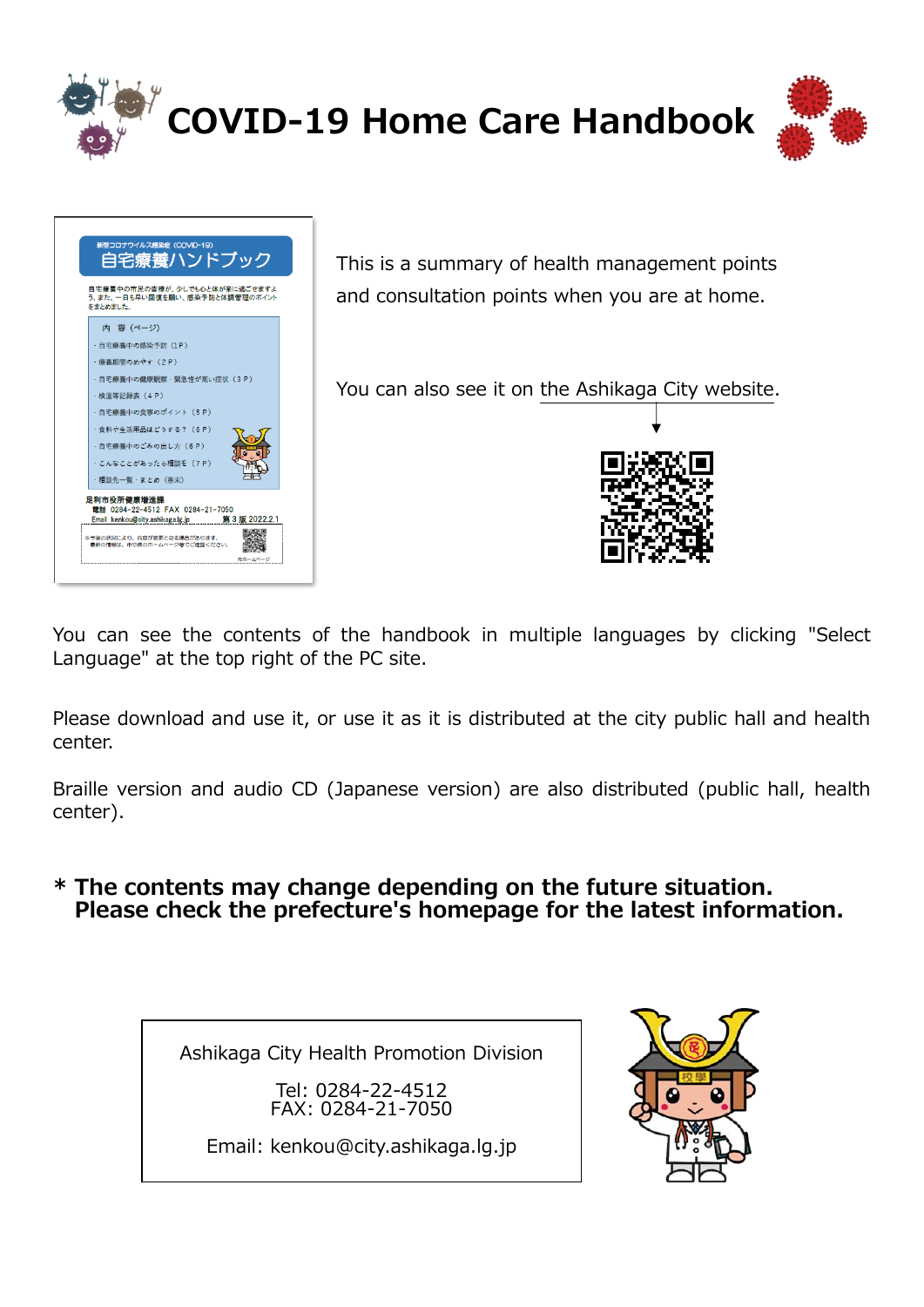## **<Prevention of infection during home medical treatment>**

- ・ Try not to leave your room as much as possible.
- ・ Ventilate frequently. It is more efficient to open two diagonal windows of 5 cm or more every 30 minutes.
- ・ Personalize tableware, toothbrushes and towels. Eat meals in your room.



- ・Wash the laundry separately from the family's.
- Be sure to wash your hands with a mask when you leave the room.
- $\cdot$  The order of bathing is the last, and the inside of the bathroom is washed away with a shower.
- ・ Be sure to wash and disinfect your hands after entering a common space such as a toilet or bathroom.
- ・ When sharing a washroom or toilet, disinfect doorknobs and handrails and provide adequate ventilation.
- Put the used mask, tissue, disposable container and other garbage in a plastic bag and close the mouth.
- ・ If it is unavoidable that the room cannot be divided, or if you come into contact with your family, wear a mask and keep a distance of 1 meter or more.
- ・ People living together also check their health every day.





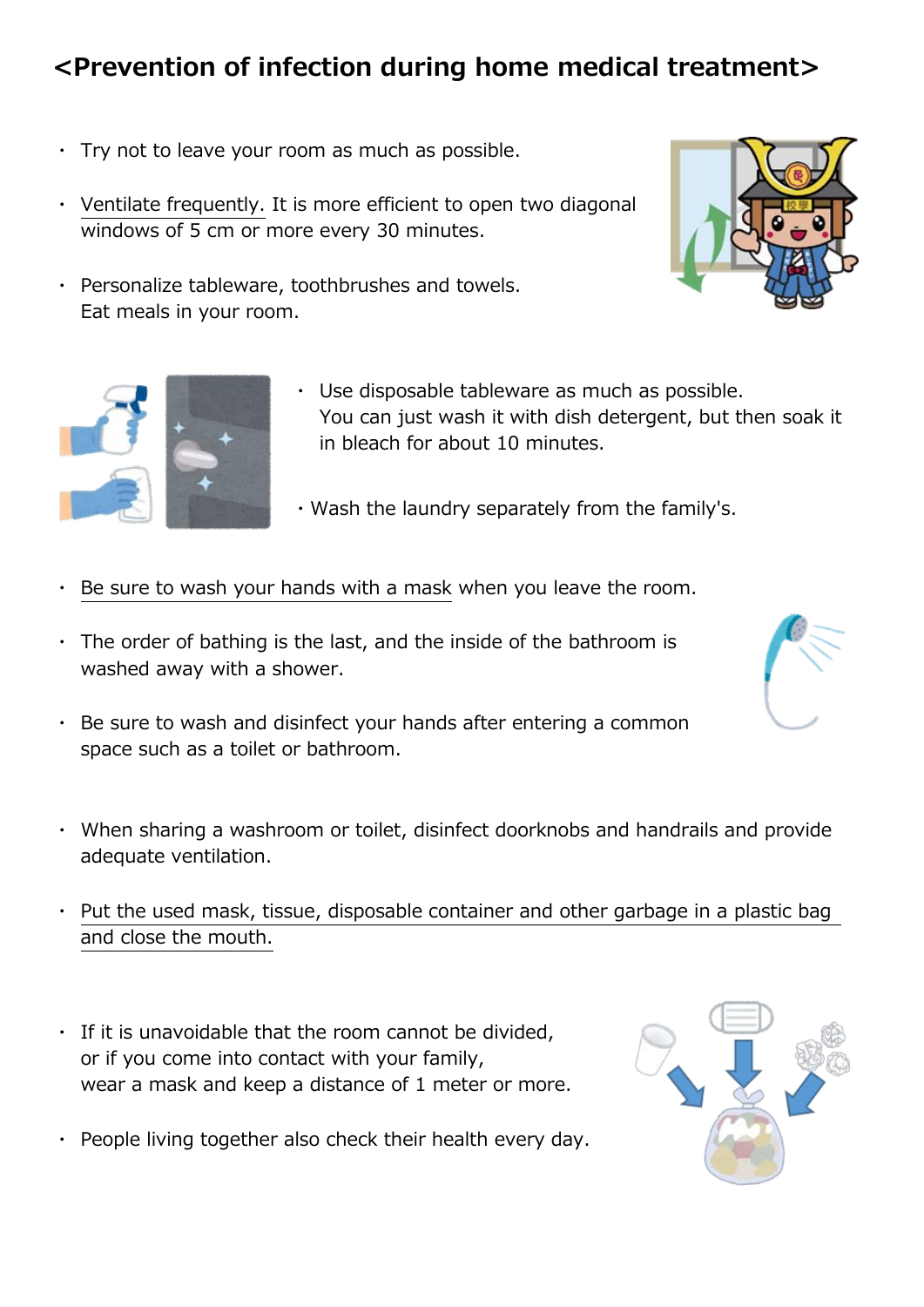## **<Estimation of medical treatment period>**

The health center will contact you and decide on a "medical treatment period". You cannot go out during this period.

Minimize contact with family. The duration of treatment depends on the presence or absence of symptoms.

## **・If you have symptoms such as coughing or fever**

10 days from the day of symptoms and the symptoms have improved for 72 hours or more.

### **・If there are no symptoms**

7 days from the sample collection date. \* The sample collection date is the 0th day.

## **Caution!**

It is just a guide, and if you have any symptoms, it will be extended. The health center will contact you to cancel the medical treatment period.

### **Close contacts should cooperate in refraining from going out for 7 days from the date of the last contact with the positive person .**

\* The medical treatment period for infected people and the waiting period for close contacts may change in the future, so please check the prefecture's website for the latest information.

## **<Health observation during home medical treatment>**

### **・Measure body temperature and oxygen saturation (Sp02) twice daily (morning and evening)**

You can borrow a pulse oximeter (medical device that measures oxygen saturation) from the Ansoku Health and Welfare Center (health center).

## **・ For oral medication, consult your hospital.**

If you have any medications you are taking, please consult your doctor.

Do not refrain from prescribing antipyretics and take as prescribed.

### **・ Do not drink or smoke**

Symptoms may worsen.





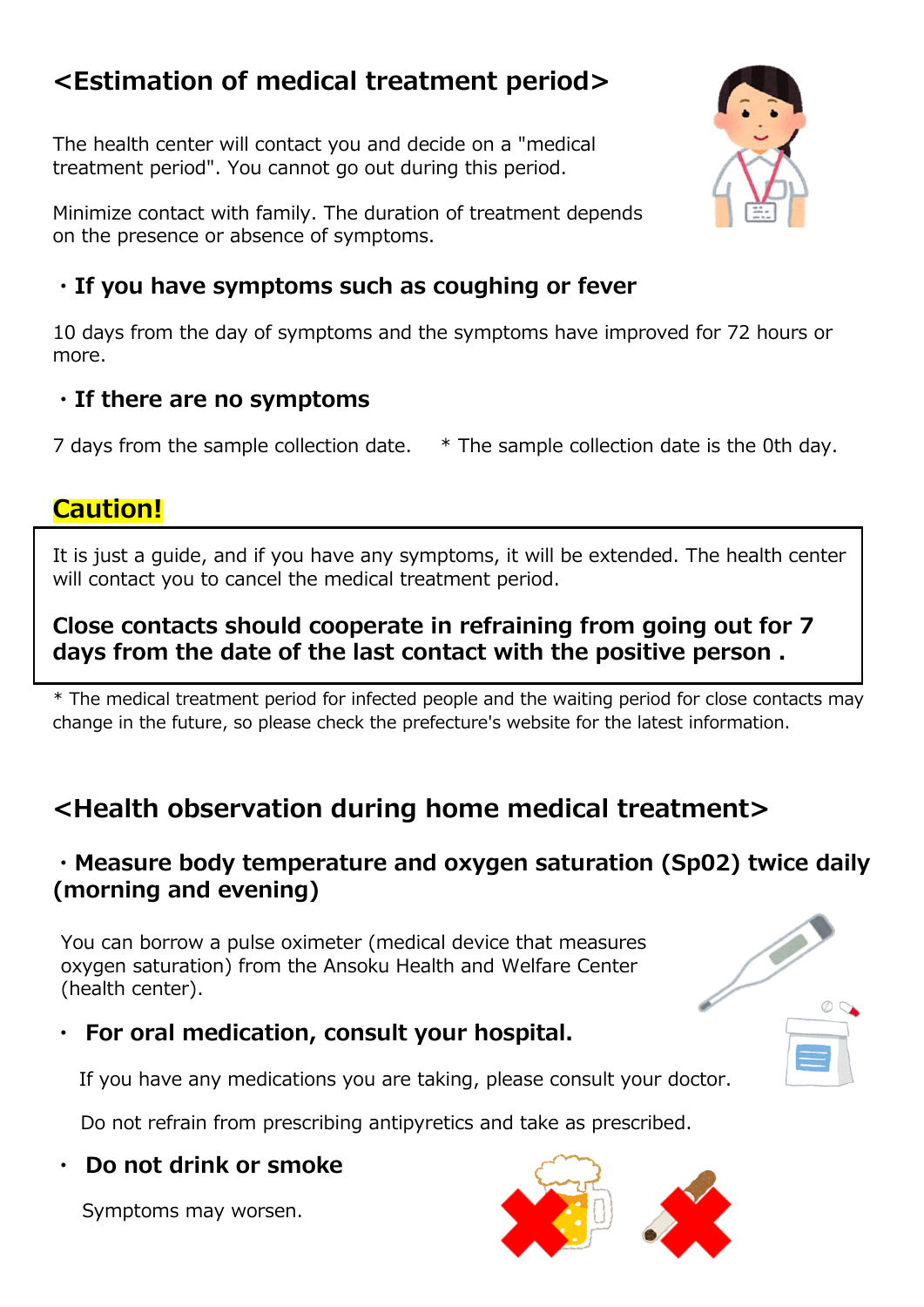## **Temperature measurement record table**

・Please use as a daily health observation record.

| Date |         | Body<br>temperature<br>(°C) | Oxygen<br>saturation<br>SpO <sub>2</sub> (% ) | Pulse rate<br>/min)<br>$\left($ | Memo |
|------|---------|-----------------------------|-----------------------------------------------|---------------------------------|------|
| ╱    | Morning |                             |                                               |                                 |      |
|      | Evening |                             |                                               |                                 |      |
| ╱    | Morning |                             |                                               |                                 |      |
|      | Evening |                             |                                               |                                 |      |
|      | Morning |                             |                                               |                                 |      |
|      | Evening |                             |                                               |                                 |      |
|      | Morning |                             |                                               |                                 |      |
|      | Evening |                             |                                               |                                 |      |
|      | Morning |                             |                                               |                                 |      |
|      | Evening |                             |                                               |                                 |      |
|      | Morning |                             |                                               |                                 |      |
|      | Evening |                             |                                               |                                 |      |
| ╱    | Morning |                             |                                               |                                 |      |
|      | Evening |                             |                                               |                                 |      |
|      | Morning |                             |                                               |                                 |      |
|      | Evening |                             |                                               |                                 |      |
|      | Morning |                             |                                               |                                 |      |
|      | Evening |                             |                                               |                                 |      |
|      | Morning |                             |                                               |                                 |      |
|      | Evening |                             |                                               |                                 |      |
|      | Morning |                             |                                               |                                 |      |
|      | Evening |                             |                                               |                                 |      |
|      | Morning |                             |                                               |                                 |      |
|      | Evening |                             |                                               |                                 |      |
|      | Morning |                             |                                               |                                 |      |
|      | Evening |                             |                                               |                                 |      |
|      | Morning |                             |                                               |                                 |      |
|      | Evening |                             |                                               |                                 |      |
|      | Morning |                             |                                               |                                 |      |
|      | Evening |                             |                                               |                                 |      |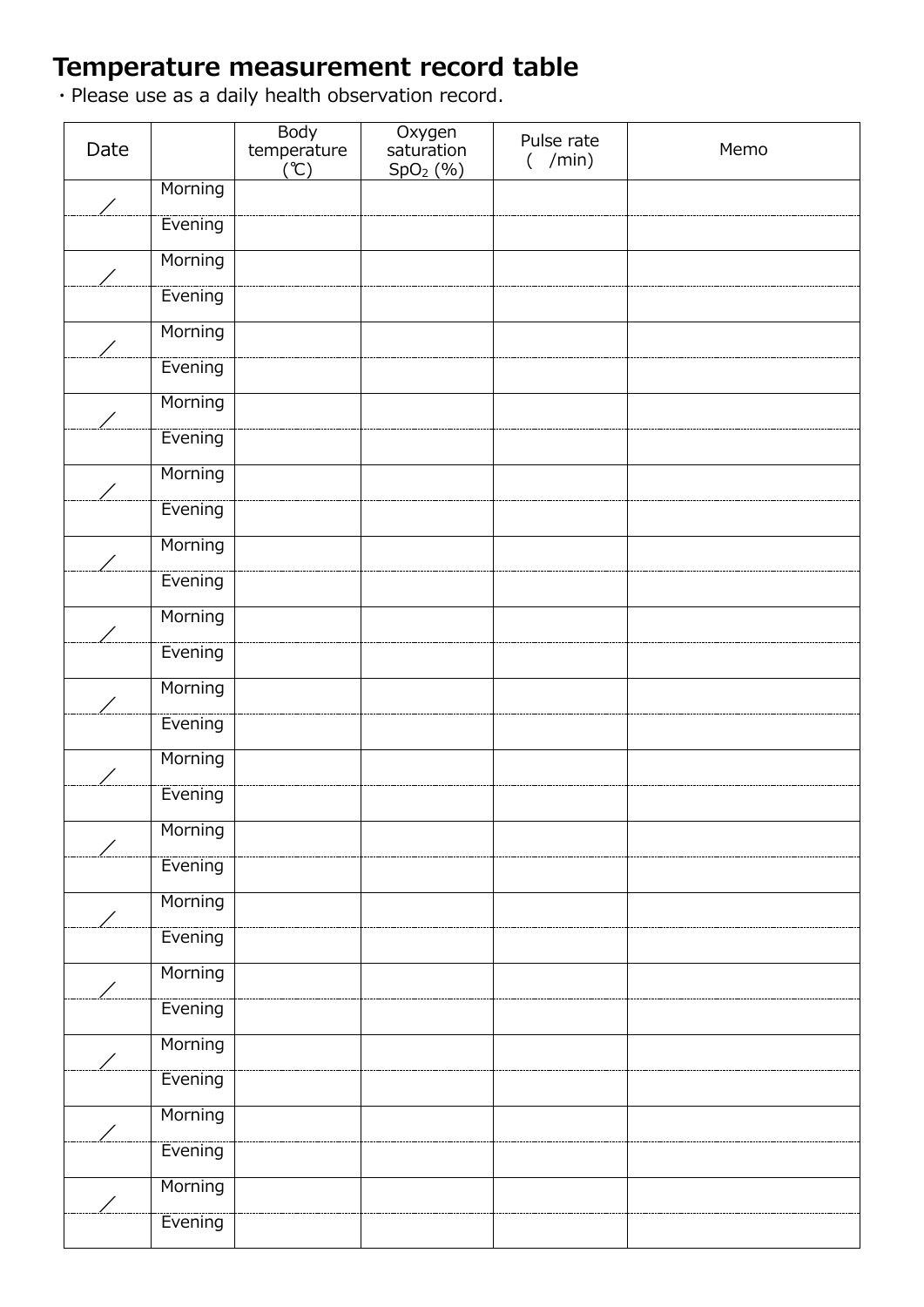## **<Highly urgent symptoms>**

| Facial expression,                                                                            | $\cdot$ The complexion is obviously bad. $\cdot$ The lips are purple.                                                                                                                                                                                                                   |  |  |
|-----------------------------------------------------------------------------------------------|-----------------------------------------------------------------------------------------------------------------------------------------------------------------------------------------------------------------------------------------------------------------------------------------|--|--|
| appearance                                                                                    | $\cdot$ Unusual, strange appearance                                                                                                                                                                                                                                                     |  |  |
| Suffocation, etc.                                                                             | $\cdot$ Sp02: 93% or less<br>Breathing became rough (respiratory rate increased)<br>Suddenly I became stuffy $\cdot$ I have chest pain<br>Shortness of breath just by walking in the house<br>I can't lie down, I can't breathe unless I sit down<br>Breathing on the shoulders, seeing |  |  |
| Disorders of<br>consciousness, etc.                                                           | • Vague (weak reaction) • I'm trying (no reply)<br>I feel that the pulse jumps and the rhythm of the pulse is<br>disturbed.                                                                                                                                                             |  |  |
| If you have any symptoms, please contact us immediately.<br>* Common to weekdays and holidays |                                                                                                                                                                                                                                                                                         |  |  |

Daytime **: Ansoku Health and Welfare Center** Tel:41-5900 8:30 am-5:15 pm Night **: Night Call Center** Tel:0570-052-092 5:15 pm-8 **:** 30am

## **< Points of meals during home medical treatment>**

## **When diarrhea**

- ・ Frequently rehydrate
	- **○** : Water, barley tea, sports drinks, oral rehydration solution
	- **×** : Coffee, carbonated drinks, alcohol
- ・ Eat with digestible foods and recipes
	- **○** : Soup, miso soup, fruit juice (apple), porridge, udon, tofu, white fish, boiled, steamed, etc.
	- **×** : Greasy foods, cold foods and drinks, foods high in dietary fiber (seaweed, mushrooms, konjac), spices, fried foods
- ・ Warm your stomach and rest

### **When you don't have an appetite**

- ・ Try to eat from what you like
- ・ Eat smooth foods (jelly, ice cream, yogurt, etc.)
- Use fragrant ingredients (citrus fruits, green onions, ginger, Japanese pepper, etc.)



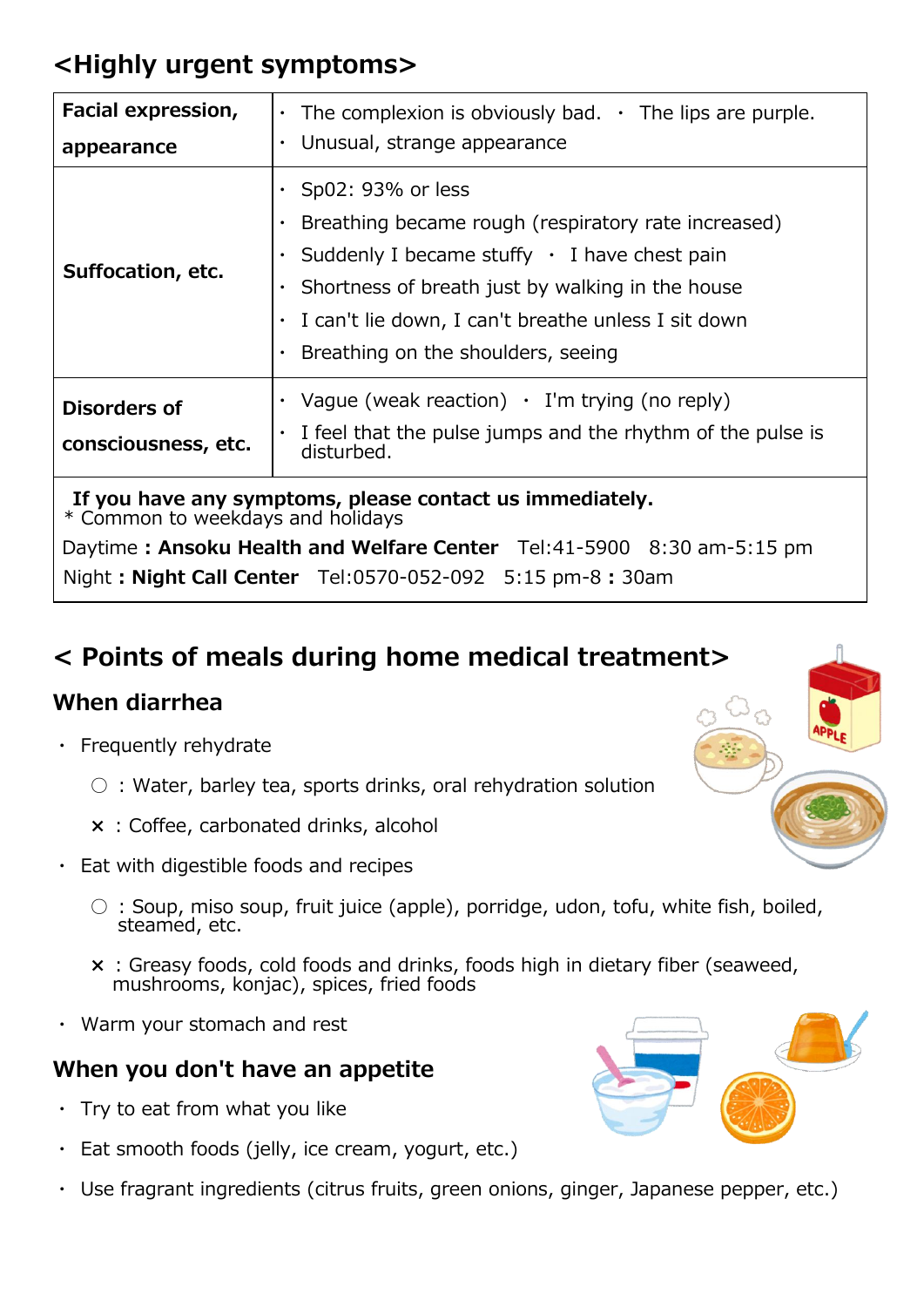## **◎ Even if you don't have an appetite, you need diligent hydration!**

Be careful of dehydration during home medical treatment.

To prevent dehydration, 1.2 liters of hydration is required daily.

- $\cdot$  Take a glass of water diligently. (Divided into 6 to 8 times a day)
- Sports drinks with good absorption are recommended, but if you do not have them at home, you can make an oral rehydration solution.

### **How to make an oral rehydration solution**

|               | $\cdot$ 1 liter of water                             |  |  |
|---------------|------------------------------------------------------|--|--|
| (material)    | $\cdot$ 40g sugar (4 tablespoons and 1/2 tablespoon) |  |  |
|               | $\cdot$ 3q of salt (1/2 teaspoon)                    |  |  |
|               | Dissolve sugar and salt well in water.               |  |  |
| [How to make] | * Adding lemon juice also supplements potassium.     |  |  |

After making it, store it in the refrigerator and use it up within 1-2 days.

#### **Even if you are not thirsty, it is important to consciously drink water .**

## **<What about food and daily necessities? >**

It is recommended to use online supermarkets and delivery.

There is a supplies support project for those who are undergoing medical treatment at home and cannot go shopping and cannot ask relatives or friends.

We will deliver a set of daily necessities to your home. (It takes about 2 to 3 days to deliver)

#### **★ Daily necessities support: Ashikaga City Hall Commercial Promotion Division**

#### **Tel:20-2156 FAX 20-2155**

 Providing a basic set of toilet paper, tissue paper, etc. (Diapers, powdered milk, sanitary napkins, etc. can be provided to those who wish)

#### ★ **If food procurement is difficult: Ansoku Health and Welfare Center**

#### **Tel:41-5900 FAX 44-1088**

## **<How to dispose of garbage during home medical treatment (Ashikaga City)>**

- Do not touch the garbage directly.  $\cdot$  Tie the garbage bag tightly and seal it.
- ・ Wash your hands after taking out the garbage
- $\cdot$  If dust touches the outside of the bag, double it with a new bag.



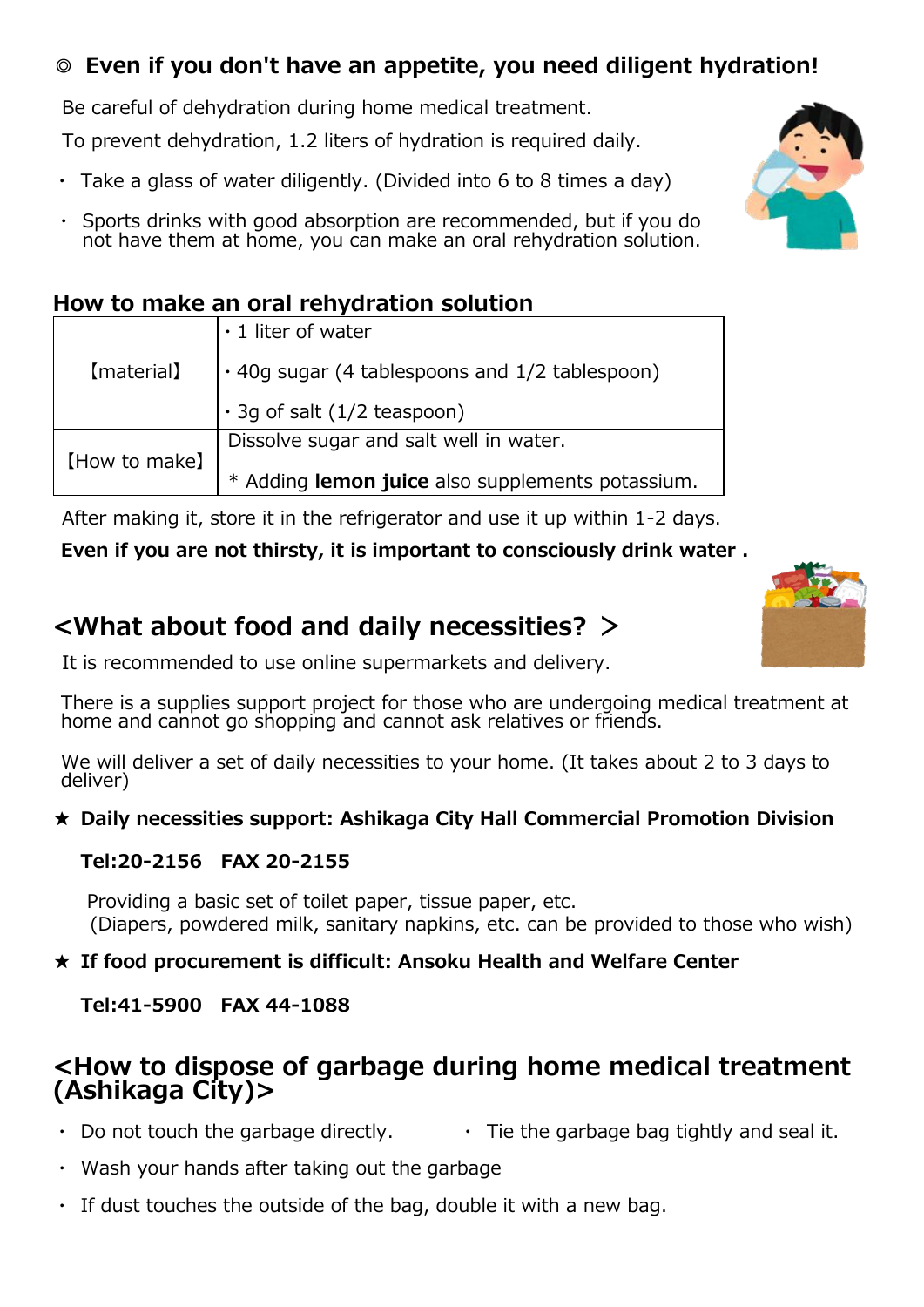#### **The method of separating some garbage will change during home medical treatment.**

| PET bottles   | <b>Dispose of as " burnable garbage "</b> in a designated garbage bag            |
|---------------|----------------------------------------------------------------------------------|
| can           | About a week after drinking, it is discharged as "non- <b>burnable garbage</b> " |
| <b>Bottle</b> | About a week after drinking, it is discharged as a "resource"                    |

Ashikaga City Hall Clean Promotion Division Tel:20-2142 FAX 20-2140

## **<Consult if this happens>**

### ●**Evacuation in the event of a disaster**

 We will guide you to the evacuation center, so please **be sure** to consult by phone **before evacuating** .

Ashikaga City Hall Crisis Management Division Tel:20-2179 FAX 20-2273



## ●**Consultation business for concerns**

"I can't meet anyone and I'm having a hard time" "I can't sleep because of anxiety" "I don't have an appetite and I don't know what to eat" etc.



 Ashikaga City health nurses and registered dietitians will be available for consultation.

<Consultation time>

Monday to Friday (excluding public holidays) 9:00 am-5:00 pm <Consultation> Ashikaga City Hall Health Promotion Division Tel:22-4512, 22-4513 FAX 21-7050

## ●**Consultation on human rights**

If you have any problems with discrimination or slander, please feel free to contact us.

#### ・**Everyone's human rights 110( Nationwide common human rights consultation dial)**

You can also consult from the Internet Human Rights Consultation Counter.

【weekday】8:30 am-5:15 pm Tel:0570-003-110

・**Utsunomiya District Legal Affairs Bureau Human rights consultation at Ashikaga branch office**

【weekday】8:30 am-5:15 pm Tel:42-8101

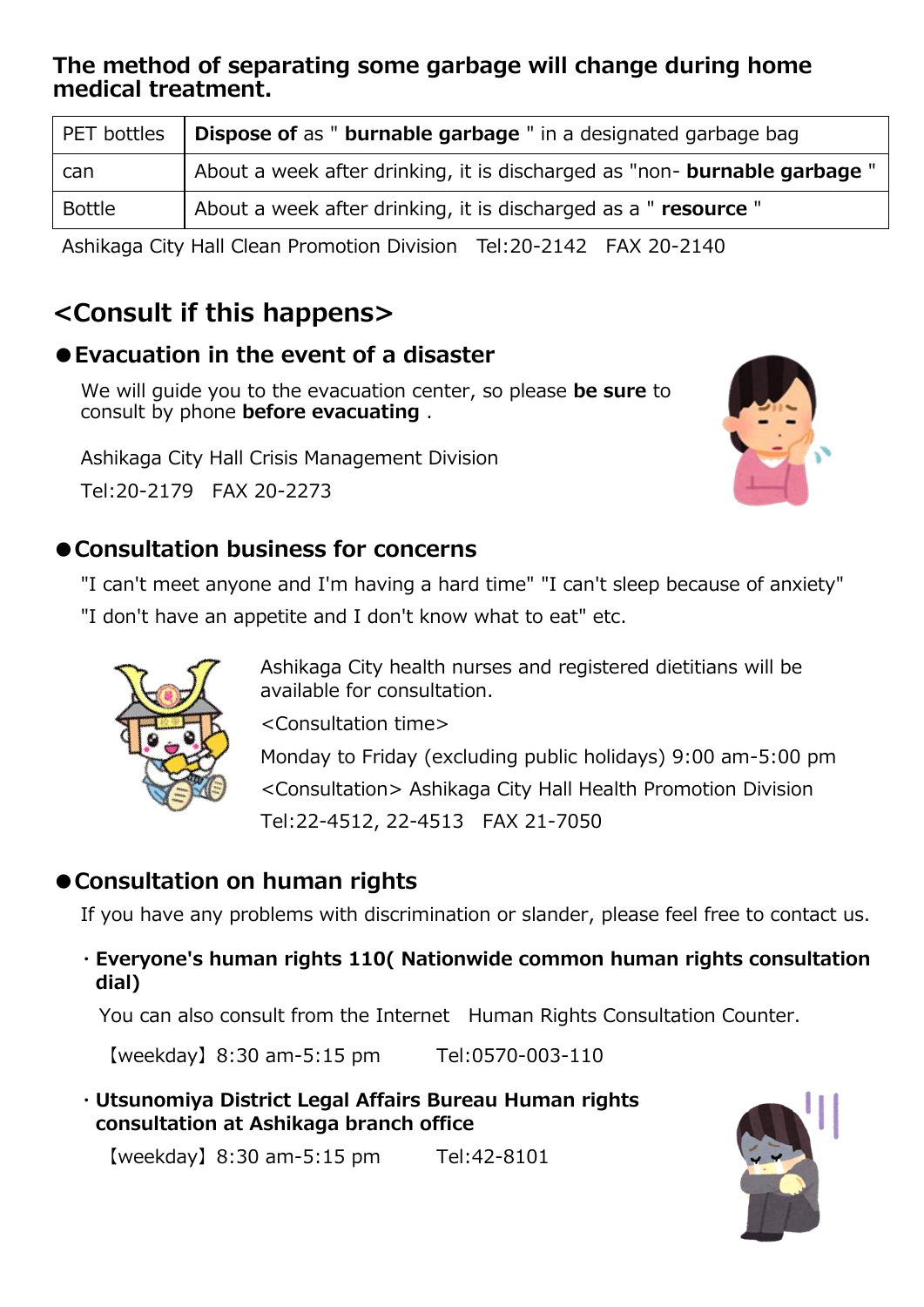# < **List of consultations / summary** >

| Contents                                                       | Contact                                                                                                                                                                                                     | Phone number etc.                                         | time                                 |  |
|----------------------------------------------------------------|-------------------------------------------------------------------------------------------------------------------------------------------------------------------------------------------------------------|-----------------------------------------------------------|--------------------------------------|--|
| About medical<br>treatment period and<br>symptoms              | Daytime<br>Ansoku Health and Welfare<br>Center(health centre)                                                                                                                                               | Tel: 0284-41-5900<br>FAX 0284-44-1088                     | $8:30$ am-<br>$5:15$ pm              |  |
|                                                                | Night call center                                                                                                                                                                                           | Tel:0570-052-092<br>FAX 028-623-2527                      | 5:15 pm-<br>$8:30$ am                |  |
| About how to eat                                               | Consultation for concerns<br>Ashikaga City Health<br><b>Promotion Division</b>                                                                                                                              | Tel: 0284-22-4512<br>Tel:0284-22-4513<br>FAX 0284-21-7050 | (weekday)<br>9am-5 pm                |  |
| When you run out of<br>daily necessities                       | Daily necessities support<br>business<br>Ashikaga City Commercial<br>Promotion Division<br>* If you have difficulty<br>procuring food, please contact<br>the Ansoku Health and<br>Welfare Center (41-5900). | Tel:0284-20-2156<br>FAX 0284-20-2155                      | (weekday)<br>$8:30$ am-<br>$5:15$ pm |  |
| How to put out<br>garbage                                      | Ashikaga City Clean Promotion<br><b>Division</b>                                                                                                                                                            | Tel:0284-20-2142<br>FAX 0284-20-2140                      | (weekday)<br>$8:30$ am-<br>$5:15$ pm |  |
| About evacuation<br>destinations in the<br>event of a disaster | Ashikaga City Crisis<br><b>Management Division</b>                                                                                                                                                          | Tel: 0284-20-2179<br>FAX 0284-20-2273                     | (weekday)<br>$8:30$ am-<br>$5:15$ pm |  |
|                                                                | *When a disaster is expected, it is possible other than time.                                                                                                                                               |                                                           |                                      |  |
| Vaccination                                                    | Ashikaga City New Corona<br><b>Vaccination Call Center</b>                                                                                                                                                  | Tel:0570-027-798                                          | (All day)<br>8:30 am-<br>5 pm        |  |
| Living funds                                                   | Ashikaga City Council of Social<br>Welfare                                                                                                                                                                  | Tel:0284-44-0322<br>FAX 0284-44-0529                      | (weekday)<br>9 am-4pm                |  |